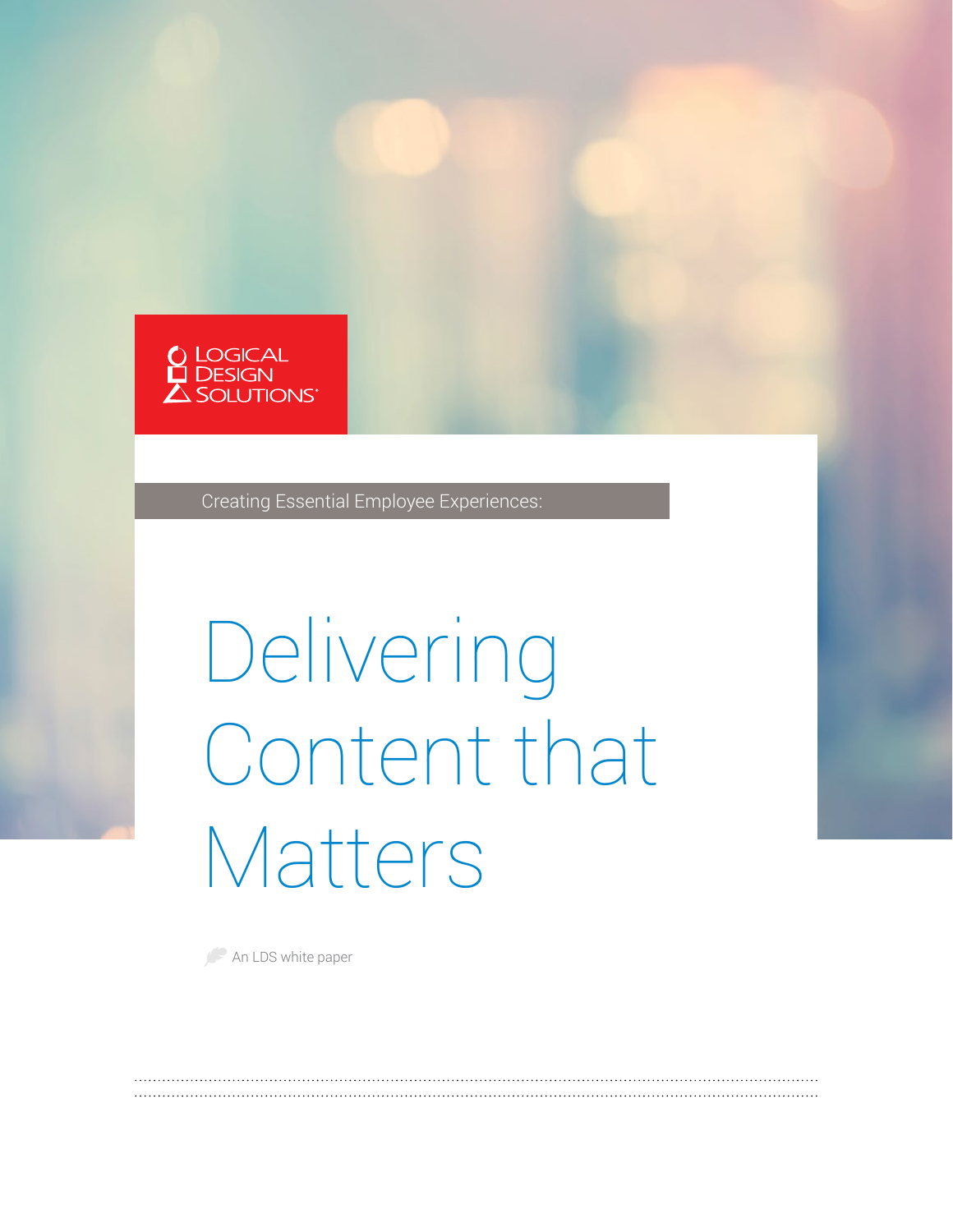

### Employees, as business consumers, expect consumer-grade digital experiences

when they are at work. Innovations in content delivery, combined with increasingly sophisticated abilities to harness the power of data, have led them to expect instant access to personalized content when and where they want it. The delivery of relevant, contextualized experiences is now so pervasive most people don't realize how well it works until they don't have it. Compounding these factors is the growing presence of tech-savvy Millennials in the workforce. As a generation born and raised in a digital world, they are shaping how information is created, distributed and managed. A challenge every HR organization now faces is how to deliver the right content, to the right people, at the right time. It's the consumerization of HR.

The consumerization of HR content, the digitization of the enterprise, and an alignment between the external brand and internal culture is imperative. Organizations that don't keep up with these trends when imagining, or re-imagining, their digital employee experience risk alienating a large percentage of their workforce.

A responsive design is a good start, but it isn't enough. The goal of responsive design is to build web pages that detect the visitor's screen size and orientation and change the layout accordingly. It does not affect the actual content being delivered. Every person receives the same information, regardless of their unique needs.

Adaptive content, which uses responsive design, delivers the most personalized, contextual content available, and provides the means for creating essential digital experiences. For truly flexible content that meets the individual needs of a vast group of users, you need a comprehensive content strategy – one that delivers the content that users want, when and how they want it.

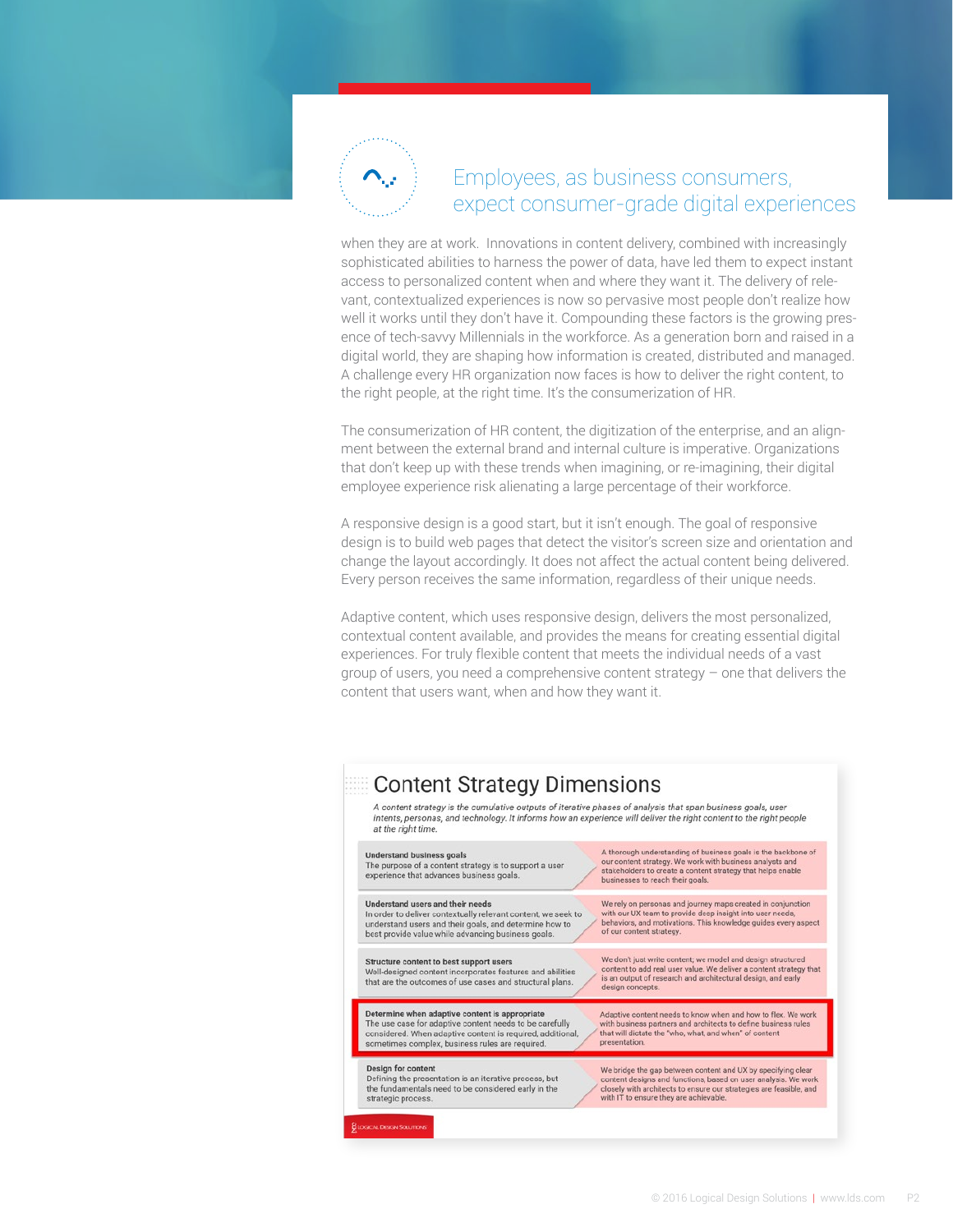

## Employees as Consumers: Meeting Emerging Expectations

In just four years it is expected that the most technologically savvy generation of our time -- Millennials -- will make up 50% of the workforce in the U.S.<sup>1</sup> With their unique generational attributes, Millennials are changing how organizations recruit, train, reward, and communicate with employees. They expect workplace technology to align to the seamless, personal and empowering experiences they encounter outside of the workplace. Organizations need to deliver consumer-grade digital experiences. Those that keep up with these trends will have a workforce that is more engaged, collaborative and productive. Organizations that don't keep up risk alienating a large percentage of their workforce.

When an organization's internal culture is not reflective of their external brand, the misalignment can negatively affect everything from recruiting and retention, to internal knowledge sharing, managerial effectiveness, and overall day-today efficiencies. Creating a mobile version of a web application that works on a smartphone is a step toward creating a multi-channel experience, where an employee can interact with the same content, using the device of their choosing. The next evolution, an omni-channel experience, leverages corporate assets and data to harmonize the multi-channel experience, blurring the distinction between channels to provide a unified story. When organizations envision and invest in an omni-channel employee experience in the same way they envision the customer experience, issues of employee engagement are addressed holistically. (Learn more about the omni-channel experience by watching [A Blurred Line and](http://www.lds.com/pov/omni-channel-enterprise/)  [the Omni-channel Experience.](http://www.lds.com/pov/omni-channel-enterprise/))

#### PLAN FOR FUTURE-FRIENDLY CONTENT

One area where organizations should focus their attention is delivering essential digital experiences and capabilities based on user needs, behaviors, and attributes. The experience a new hire requires vastly differs from that of a seasoned manager, which differs from the employee who is approaching retirement. Recognizing this fact is a step towards realizing that not only does the delivery of HR content need to adapt (*the how*), but the actual information provided needs to adapt (*the what*). HR content needs to be freed from the repositories in which it is currently held captive, and adapt to this changing environment.

When we free content from the confines of design and device specifications, we make it future-friendly. Future-friendly content has been structured and stored outside any user interface<sup>2</sup>. It requires a content strategy that places an emphasis on the content itself, not the delivery channel. As the channels and devices on which people rely continue to grow and change – from laptops to tablets to phones to watches (to who knows what's next) – we can no longer be safe in our assumptions regarding how, or when, people will interact with content. We must move away from static, unstructured content, and move towards dynamic, flexible, structured content. Structured content is the first step in creating adaptive content -- a key to providing contextual, personalized employee experiences.

CONTENT NEEDS TO BE FREED FROM THE REPOSITORIES IN WHICH IT IS CURRENTLY HELD CAPTIVE, AND ADAPT TO THIS CHANGING ENVIRONMENT. **" "**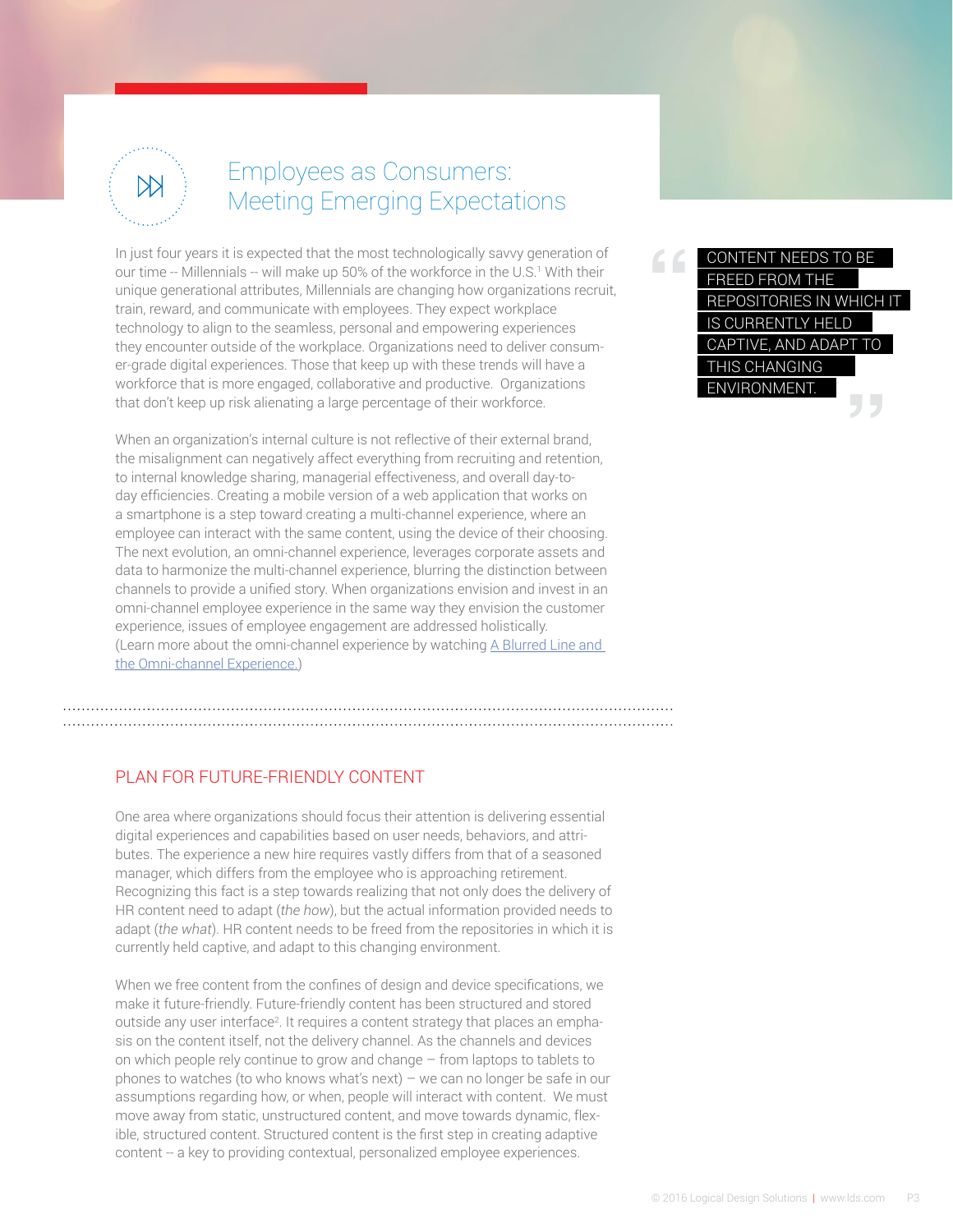#### CREATE FLEXIBLE CONTENT

Unstructured content, often in the form of large bodies of text, tends to be a by-product of most content management systems and web production tools that rely on WYSIWYG editors. While useful for content publishers, content created in this way is constrained by the page format, is not device agnostic, and lacks opportunities for content reuse. It is not flexible. It cannot adapt. It may look good on a single web page, but chances are that's the extent of its value. This one-sizefits-one approach to content design no longer works.

Structured content, content that has been broken down into discrete pieces, can be combined in different ways, for different devices, contexts, and audiences. By structuring content, it becomes more flexible and can be used to form unique experiences, without creating new content for every use case. Structured content takes advantage of a method commonly referred to as COPE (create once, publish everywhere.) Because it's easier to create, manage, and deliver, structured content can reduce costs. (Although structured content may require some up-front investment, the payoff comes later when efficiencies in publishing and content reuse are realized.) Structure unifies content, regardless of who is writing it. This is important as most organizations rely on content authors who work individually, across divisions, and are often producing content secondary to their primary jobs.

A structured content approach considers the purpose of each piece of content from various perspectives, including reuse opportunities, scenarios of use, audience variability, and relevancy. Once the strategy is established, content models are created to support a structured content design. This process is iterative and involves a team with cross-functional expertise, including content strategists, UX designers, architects, and engineers.



A STRUCTURED CONTENT APPROACH CONSIDERS THE PURPOSE OF EACH PIECE OF CONTENT FROM VARIOUS PERSPECTIVES INCLUDING REUSE OPPORTUNITIES, SCENARIOS OF USE, AUDIENCE VARIABILITY, AND RELEVANCY. **"**

**"**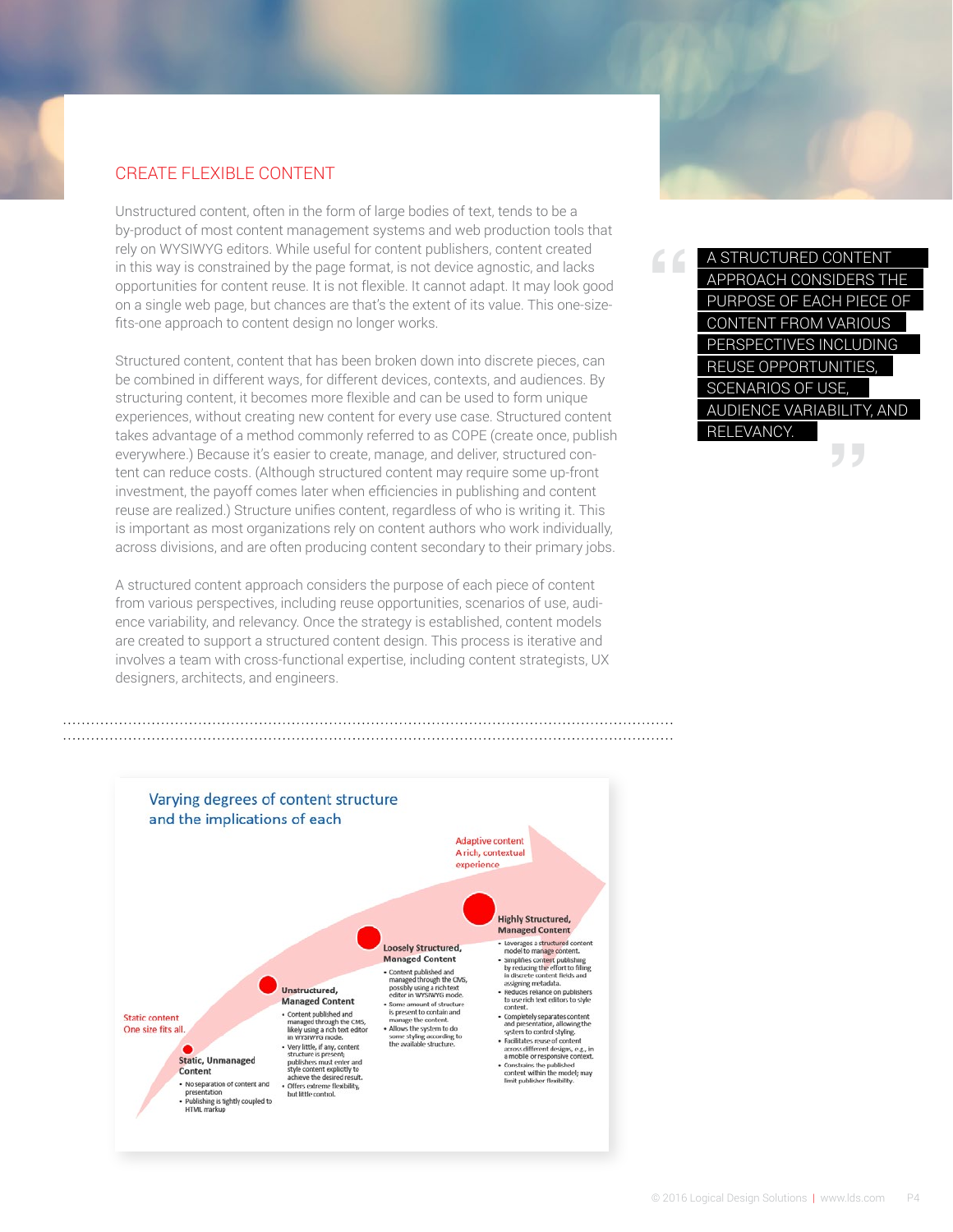#### DELIVER ESSENTIAL DIGITAL EXPERIENCES

An established content strategy, and a defined approach towards structured content, allows an HR organization to consider how they can move beyond useful experiences and start delivering essential experiences. A *useful experience* is one that provides access to important systems and information for all employees. An *essential experience* is one that becomes a personal assistant for employees in managing their day-to-day needs at work, providing targeted information and tools that are timely, helpful, useful, even inspiring  $-$  and always "just for me."

When an organization commits to creating essential digital employee experiences, the use of adaptive content is critical. Adaptive content uses responsive design and structured content to deliver flexible, relevant content – through personalization rules, data, and sometimes by taking advantage of device capabilities. In this way, organizations are able to provide relevant, personalized content that meets the unique needs of individual users.

As its name implies, adaptive content is designed to adapt to the needs of the user, *delivering the right content*, to the *right person*, at the *right time*. It delivers content that is:

- **device-specific**
- user-specific
- context-specific

That means adaptive content can:

- **Deploy the best content experience for any channel**
- **•** Optimize responsive design by tailoring content volume to its presentation
- Allow user entitlements to determine who can see what content
- Support translated content across multiple languages
- **Enable sophisticated content targeting**
- Deliver personalized recommendations and attention management
- Support an omni-channel employee experience

**" "** AN ESSENTIAL EXPERIENCE IS ONE THAT BECOMES A PERSONAL ASSISTANT FOR EMPLOYEES IN MANAGING THEIR DAY-TO-DAY NEEDS AT WORK

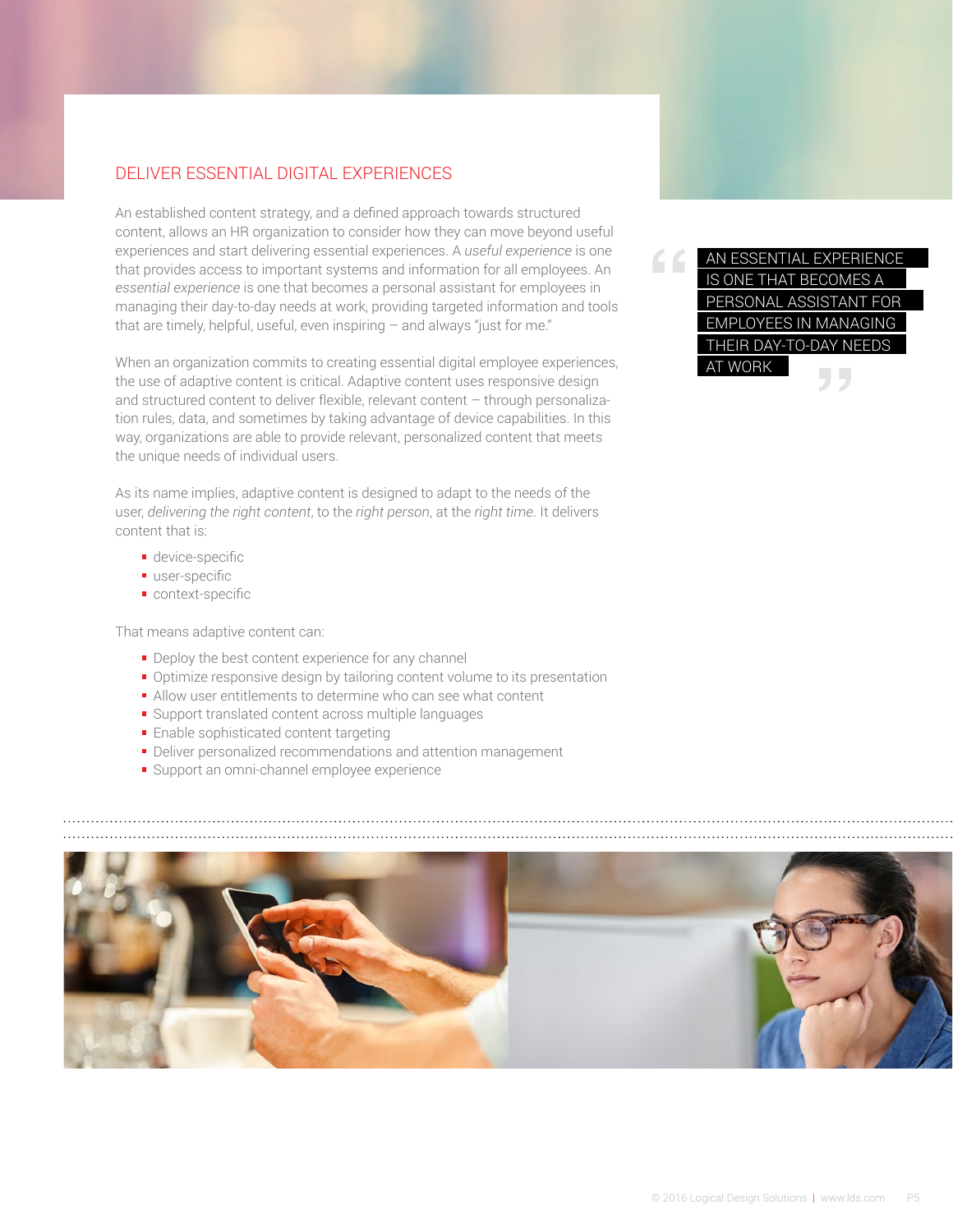#### RECOGNIZE THE CHALLENGES

Creating an adaptive content experience inside the enterprise is not without its challenges. Bottom-up content approaches are typically entrenched and can't be abandoned without substantial operational and compliance-related consequences. Often, many content owners are involved, who are dispersed across countries, languages, and areas of the business. Legal regulations make adapting or truncating content for different devices impractical. Transactional systems and third-party sites may be deeply integrated within the portal experience, limiting opportunities to apply adaptive content practices. Additionally, an enterprise portal can comprise tens of thousands of pages and hundreds of thousands of assets, requiring intensive use of resources to implement a brand-new content strategy, let alone one based on complex business rules to support an adaptive experience that delivers personalized, contextualized content.

However, not all content in an employee experience can or should be adaptive. For example, policies and legal caveats might not make good adaptable content, whatever technology might enable – but the summary information, process support, and applicability criteria that make them meaningful often does. Knowing when content should adapt is influenced by several factors, and varies by organizational needs. Minimally, the following inputs need to be considered:

- **Business goals**
- **User research**
- **Technical capabilities**
- **Organization capabilities**

Armed with this information, an adaptive approach takes shape that enables a business to reach their goals, by delivering contextually relevant content that can be technically supported.

Adaptive content is designed to adapt to the needs of the user, **"**

*delivering the right content,* 

*to the right person, at the right time.*

**"**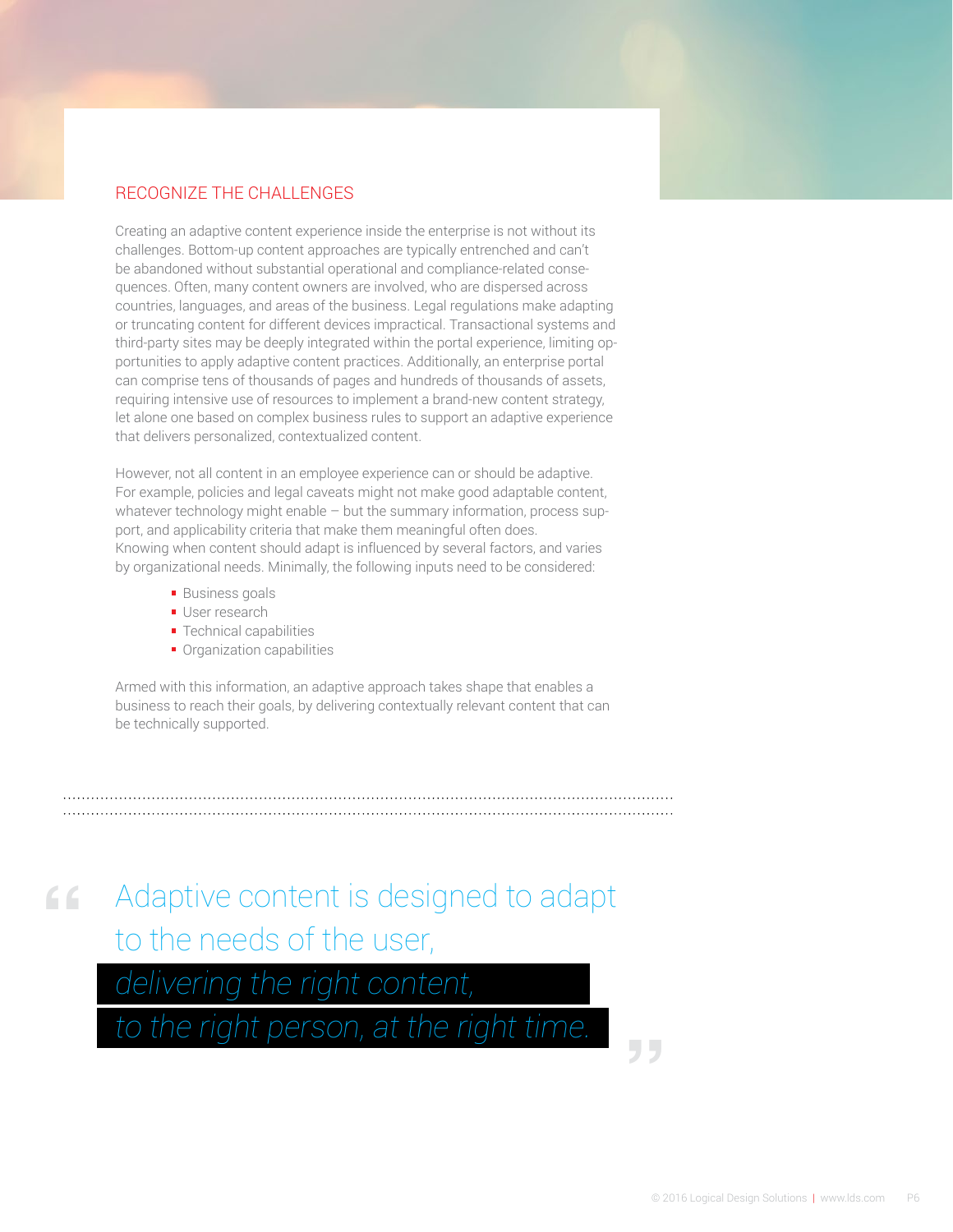

## The Road Ahead

While most organizations have a long way to go in realizing a structured content environment that can support an adaptive experience, there are often opportunities to move in the right direction. These include opportunities to take static, poorly presented, difficult to use content and make it better.

At LDS, we choose to embrace the content constraints of intranet portals as opportunities for innovation. Our approach is to leverage adaptive content strategies to make it easy for users to find the information they need most, while deploying creative tactics to improve findability for resources that aren't adaptive-ready.

Consider, for instance, life events content – getting married, having or adopting a baby, getting divorced, retiring. Each scenario requires different information, but there are content elements across scenarios that are common, including an introduction, a list of things to do, supporting documents, a related transactional system. This is an opportunity to structure, to see the content in "chunks", define those chunks, and apply this structure across all life events. In doing so, your content is closer to being able to adapt, and more accessible to all users.

Undergoing a content transformation is a lot of work, but given the changing demographics of the workforce, planning today for how your content could be used in the future is liberating – and your users expect it.

1. [Maximizing Millennials in the Workplace](http://www.kenan-flagler.unc.edu/executive-development/custom-programs/~/media/DF1C11C056874DDA8097271A1ED48662.ashx) 2. [Designing Future-Friendly Content: Modeling Structure for Every User Interface](http://uxpamagazine.org/designing-future-friendly-content/)